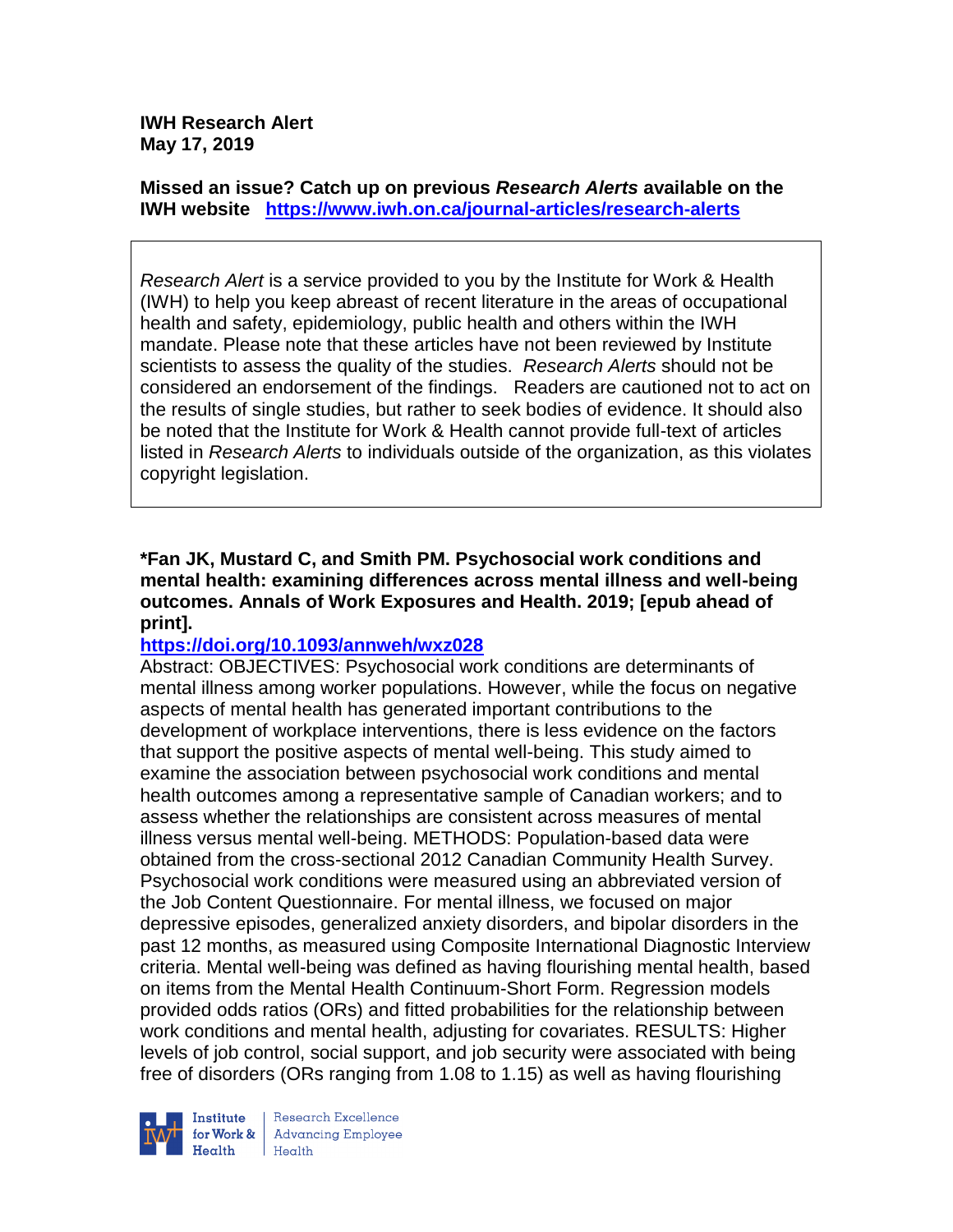mental health (ORs ranging from 1.10 to 1.14). Lower physical effort was associated with decreased odds of having flourishing mental health (OR 0.89). Psychological demands were not associated with any of the mental health outcomes in the fully-adjusted models. The overall pattern of these relationships was consistent across the two outcome models, although there was evidence of heterogeneity on the absolute probability scale. Specifically, there was a relatively stronger relationship between job control/social support/physical demands and well-being outcomes, compared with disorder outcomes. CONCLUSIONS: Psychosocial work conditions were associated with both negative and positive measures of mental health. However, mental illness and mental well-being may represent complementary, yet distinct, aspects in relation to psychosocial work conditions. Interventions targeting the psychosocial work environment may serve to improve both of these dimensions, although the measurement and examination of specific dimensions may be required to obtain an integrated and comprehensive understanding of mental health in the workplace

## **\*Mitchell MS, Orstad SL, Biswas A, Oh PI, Jay M, Pakosh MT, et al. Financial incentives for physical activity in adults: systematic review and meta-analysis. British Journal of Sports Medicine. 2019; [epub ahead of print].**

# **<https://doi.org/10.1136/bjsports-2019-100633>**

Abstract: Objective The use of financial incentives to promote physical activity (PA) has grown in popularity due in part to technological advances that make it easier to track and reward PA. The purpose of this study was to update the evidence on the effects of incentives on PA in adults. Data sources Medline, PubMed, Embase, PsychINFO, CCTR, CINAHL and COCH.Eligibility criteria Randomised controlled trials (RCT) published between 2012 and May 2018 examining the impact of incentives on PA. Design A simple count of studies with positive and null effects ('vote counting') was conducted. Random-effects metaanalyses were also undertaken for studies reporting steps per day for intervention and post-intervention periods. Results 23 studies involving 6074 participants were included (64.42% female, mean age = 41.20 years). 20 out of 22 studies reported positive intervention effects and four out of 18 reported postintervention (after incentives withdrawn) benefits. Among the 12 of 23 studies included in the meta-analysis, incentives were associated with increased mean daily step counts during the intervention period (pooled mean difference (MD), 607.1; 95% CI: 422.1 to 792.1). Among the nine of 12 studies with postintervention daily step count data incentives were associated with increased mean daily step counts (pooled MD, 513.8; 95% CI:312.7 to 714.9). Conclusion Demonstrating rising interest in financial incentives, 23 RCTs were identified. Modest incentives (\$1.40 US/day) increased PA for interventions of short and long durations and after incentives were removed, though post-intervention 'vote counting' and pooled results did not align. Nonetheless, and contrary to what has

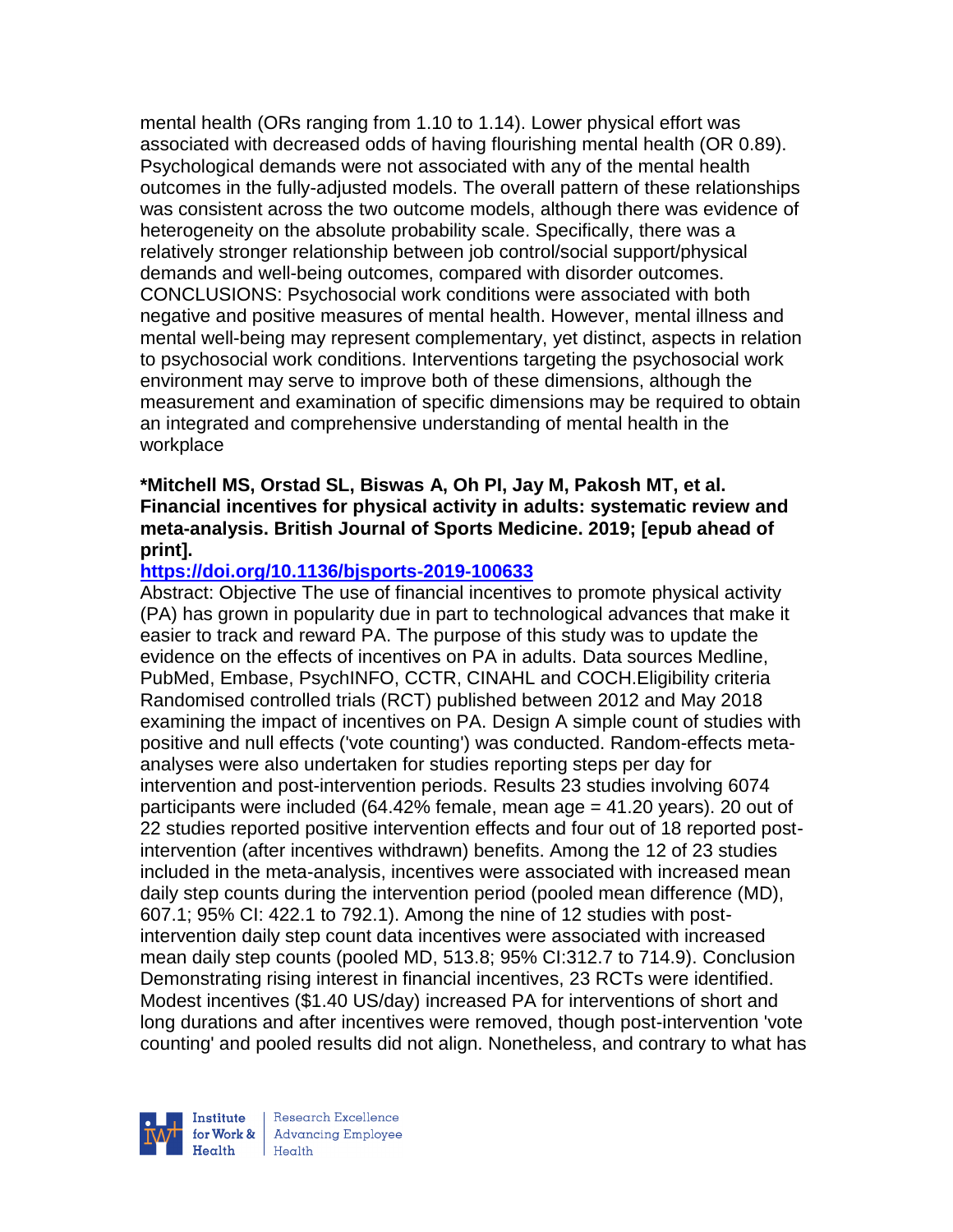been previously reported, these findings suggest a short-term incentive 'dose' may promote sustained PA

## **Colagiuri B, Sharpe L, and Scott A. The blind leading the not-so-blind: a meta-analysis of blinding in pharmacological trials for chronic pain. Journal of Pain. 2019; 20(5):489-500.**

### **<https://doi.org/10.1016/j.jpain.2018.09.002>**

Abstract: Patient blinding is a critical feature of double-blind placebo-controlled randomized controlled trials (RCTs). Yet, very little is known about practices for assessing and reporting blinding in chronic pain trials. We examined the rates and predictors of assessing blinding and its success in pharmacological RCTs for chronic pain. Four-hundred eight trials ( $n = 103,983$  participant) were identified via a systematic search between 2006 and 2016. Only 23 RCTs (5.6%) reported assessing patient blinding. Larger sample size, reference to a CONSORT statement, and pharmaceutical sponsorship were associated with lower rates of assessing blinding. A meta-analysis of the available data using Bang's Blinding Index indicated that blinding was not successful when combined across studies  $(g = 1.12, 95\%$  confidence interval. 92-2.01). Moderator analysis revealed that higher rates of adverse events and larger treatment effect sizes were associated with worse blinding outcomes, whereas including "don't know" responses seemed to improve blinding. Overall then, blinding is rarely reported and often fails in RCTs of pharmacological interventions for chronic pain. To address this finding, we recommend that all researchers conducting RCTs for chronic pain assess and report on the status of patient blinding when reporting the trial outcome. Perspective(s): This meta-analysis examined patient blinding in pharmacological RCTs of chronic pain. The results indicated that blinding is rarely assessed and often fails. Some study characteristics were associated with lower rates of assessing blinding and its success, for example, pharmaceutical sponsorship and side effects. Implications and recommendations for chronic pain RCTs are discussed. Copyright © 2018 the American Pain Society

## **Genin P, Beaujouan J, Thivel D, and Duclos M. Is workplace an appropriate setting for the promotion of physical activity? A new framework for worksite interventions among employees. Work. 2019; 62(3):421-426. <https://doi.org/10.3233/WOR-192873>**

Abstract: Although the evolution of human occupational tasks has been encouraging with a shift from an active lifestyle to a more sedentary way of life, workplaces have also been suggested as a new strategic opportunity to promote physical activity. While there is a growing body of literature regarding the effect of worksite physical activity interventions, there is a need to improve these interventions, their objectives and implementation. This Sounding Board article proposes for the first time a framework regarding the implementation of such interventions within the workplace, suggesting a joint approach combining physical activity and health specialists as well as ergonomists that are experts in human work sciences



Research Excellence for Work & Advancing Employee<br>Health Health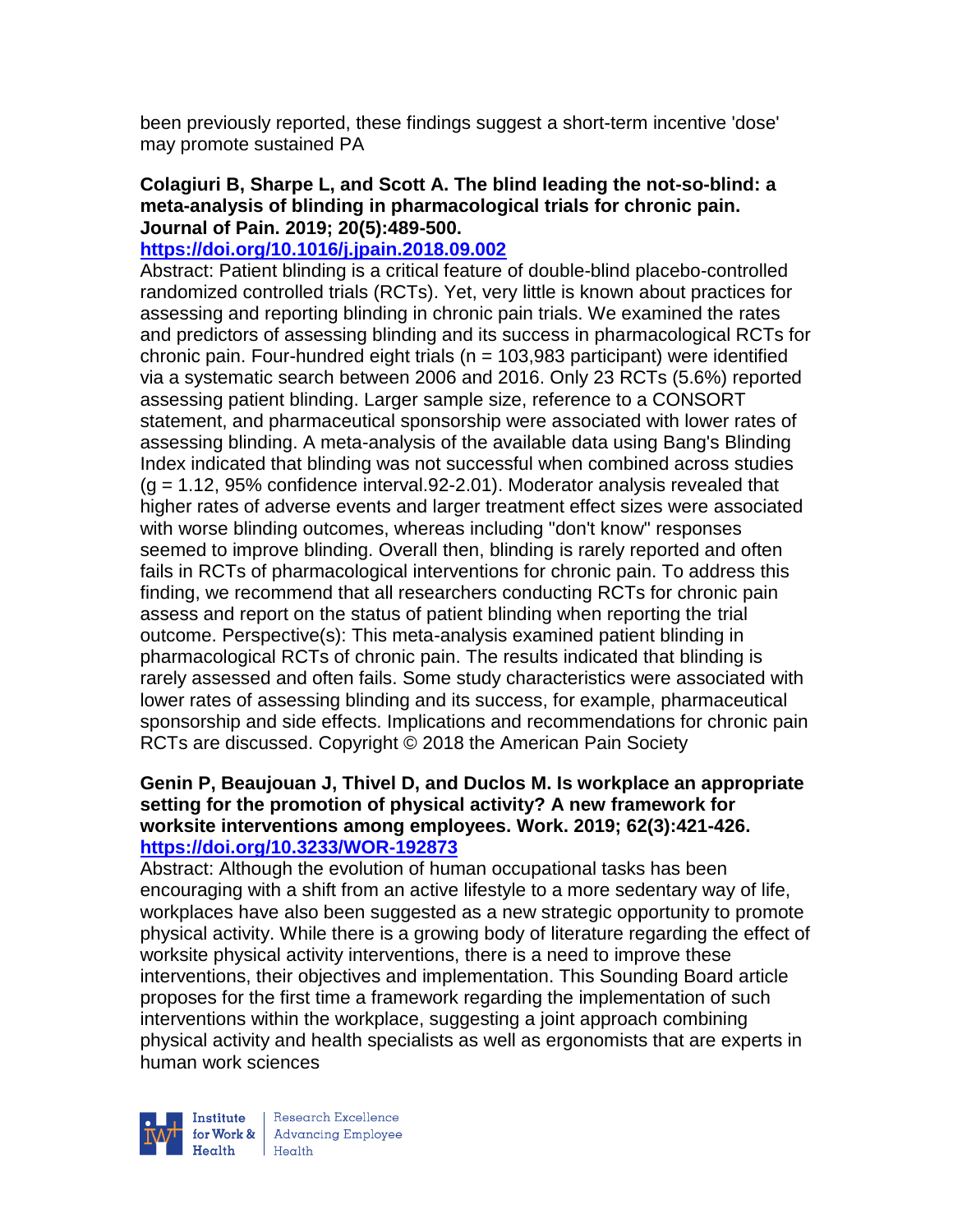**Goerke L. Absence from work, sick pay and positional consumption concerns. Labour. 2019; 33(2):187-211. <https://doi.org/10.1111/labr.12144>** 

**Haas EJ and Yorio PL. The role of risk avoidance and locus of control in workers' near miss experiences: implications for improving safety management systems. Journal of Loss Prevention in the Process Industries. 2019; 59:91-99.** 

**<https://doi.org/10.1016/j.jlp.2019.03.005>** 

**Hammer LB, Truxillo DM, Bodner T, Pytlovany AC, and Richman A. Exploration of the impact of organisational context on a workplace safety and health intervention. Work and Stress. 2019; 33(2):192-210. <https://doi.org/10.1080/02678373.2018.1496159>** 

**Hosseinian SM, Zhu Y, Mehta RK, Erraguntla M, and Lawley MA. Static and dynamic work activity classification from a single accelerometer: implications for ergonomic assessment of manual handling tasks. IISE Transactions on Occupational Ergonomics and Human Factors. 2019; 7(1):59-68.** 

**<https://doi.org/10.1080/24725838.2019.1608873>** 

**Johnson SJ, Willis SM, and Evans J. An examination of stressors, strain, and resilience in academic and non-academic U.K. university job roles. International Journal of Stress Management. 2019; 26(2):162-172. <http://doi.org/10.1037/str0000096>**

Abstract: Recent years have seen changes within the academic profession including decreased perceptions of autonomy and job security, increasing student numbers and teaching quality focus, and greater emphasis on highquality research outputs. Such changes arguably lead to increased workplace stress, and given the potential negative impact of high workplace stress levels on health and work-related outcomes, a consideration of stressors and strain within academia is timely. In this article, we compared stressors and strain across U.K. academic and non-academic university job roles. The article also determines which stressors are the strongest drivers of poor health and considers the role of resilience in the stressor-strain relationship. The sample consisted of participants from three U.K. universities using the ASSET (A Shortened Stress Evaluation Tool) stress measure that gives information on eight stressors and two measures of strain (psychological and physical ill-health). As data sets varied across organizations, different subsamples were used for analysis, with sample sizes of  $N = 2,779$  to  $N = 652$ , with the majority of the analysis using the smaller sample. Academics reported better physical health, higher levels of work overload, poorer work-life balance, better job conditions and work relationships, and less concern about pay and benefits in comparison with non-academic employees. For both academic and non-academic staff, the stressors work-life balance and aspects of the job were associated with psychological and physical ill-health, and stressors



Institute Research Excellence<br>
for Work & Advancing Employee<br>
Health Health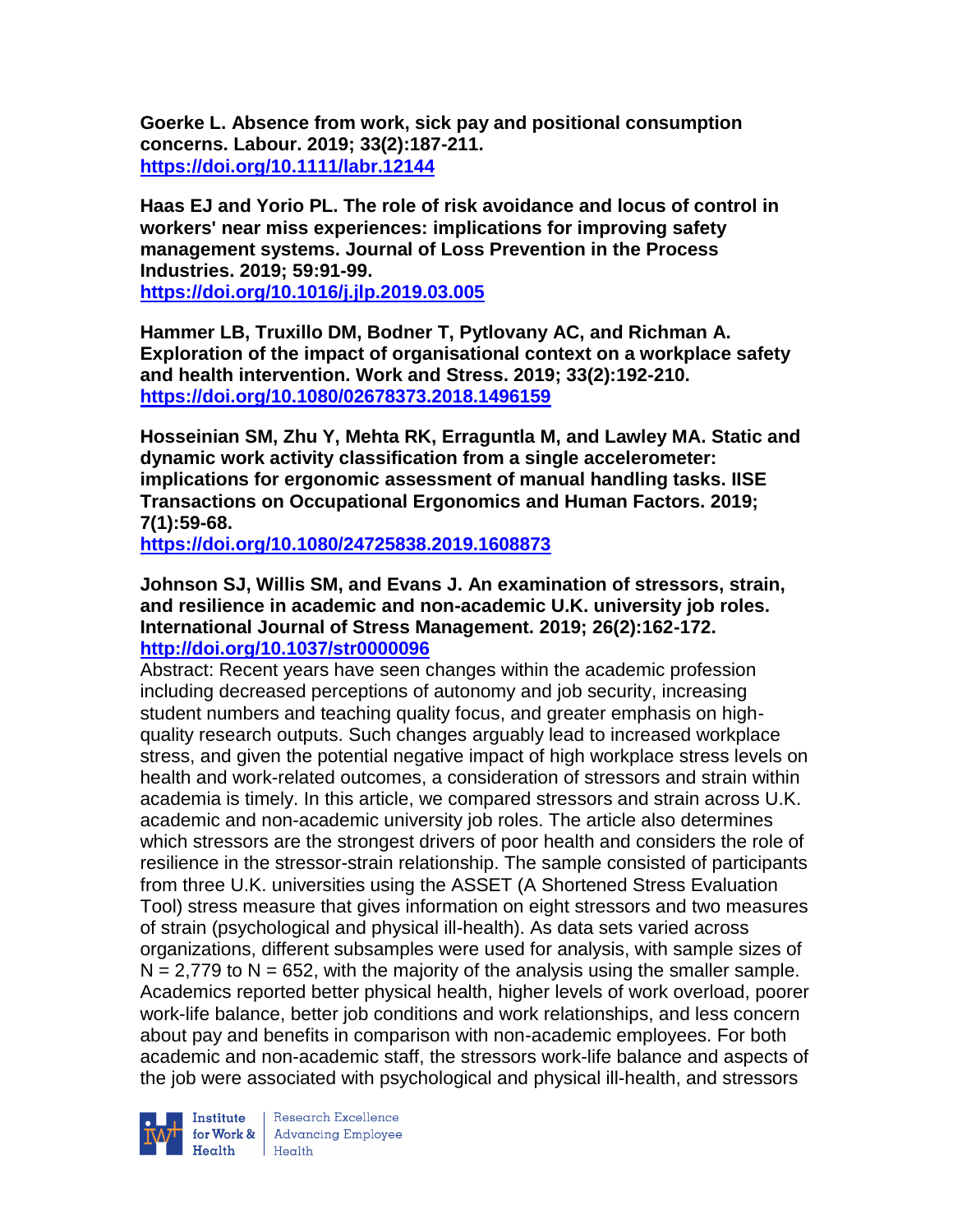that impact ill-health did not differ by job type. Resilience had a direct effect on psychological and physical ill-health as well as an indirect effect by influencing perceptions of stressors. (PsycINFO Database Record (c) 2019 APA, all rights reserved)

#### **Leung N, Yuspeh L, Kalia N, Lavin R, Tsourmas N, Bernacki E, et al. Significant decreasing trend in back injuries in a multi-employer environment: a follow-up study. Journal of Occupational and Environmental Medicine. 2019; 61(5):e200-e205. <https://doi.org/10.1097/JOM.0000000000001568>**

Abstract: BACKGROUND: A significant decrease in back injury claims were observed in a single employer. OBJECTIVE: To validate whether back injury claims are decreasing in a multiemployer environment within a non-monopolistic state and quantify the risk of delayed return-to-work and adverse cost of injured workers with back injuries. METHODS: 36,463 claims from 1998-2015 were analyzed with descriptive statistics and multivariate logistic and Cox-Proportional Hazards models. RESULTS: Back injury claims decreased three-fold (5.02 to 1.60 per 1,000 employees) and were more likely to have claim costs over  $$100,000$  (odds ratio = 2.41) and delayed return-to-work (hazard ratio = 1.16). CONCLUSION: Back injury claims are decreasing in a multiemployer environment within a non-monopolistic state

## **Makikangas A, Mauno S, Selenko E, K, and Kinnunen U. Toward an understanding of a healthy organizational change process: a three-wave longitudinal study among university employees. International Journal of Stress Management. 2019; 26(2):204-212.**

## **<http://dx.doi.org/10.1037/str0000059>**

Abstract: This study aimed to improve our understanding of what constitutes a healthy organizational change process among university employees. Positive attitudes and proactive participation toward organizational change were presumed to affect and be affected by personality resources measured via core self-evaluations and work-related motivational well-being (vigor). The study used 3-wave longitudinal data collected in 2 large Finnish universities during their recent process of organizational change ( $N = 926$ ). Structural equation modeling was used to establish the direction of the relationships between the variables. The results showed that high levels of both core self-evaluations and vigor were associated with more favorable perceptions of organizational change: employees high in core self-evaluations and vigor were more satisfied with the changes and the information provided about the changes, and were also more likely to be actively involved in the change process. It was further found that positive attitudes to change mediated the relation between vigor and core selfevaluations: vigorous employees perceived the organizational changes more positively, which in turn strengthened their internal self-evaluations. Overall, these longitudinal results show that, among university employees, core selfevaluations and vigor are both important resource factors influencing perceptions



Research Excellence for Work & Advancing Employee  $H_{\text{eath}}$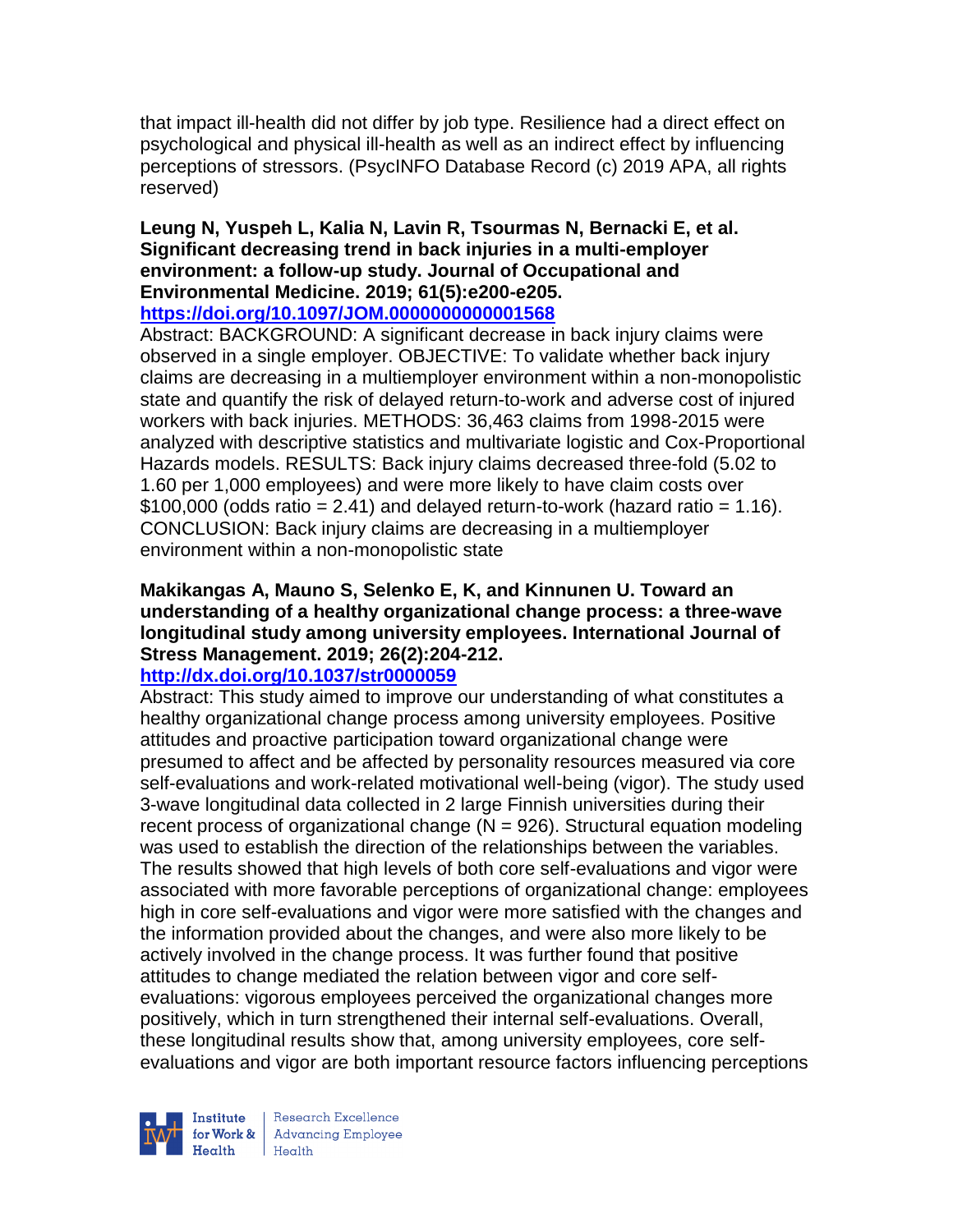and reactions to organizational changes. (PsycINFO Database Record (c) 2019 APA, all rights reserved)

## **Marshall IJ, Marshall R, Wallace BC, Brassey J, and Thomas J. Rapid reviews may produce different results to systematic reviews: a metaepidemiological study. Journal of Clinical Epidemiology. 2019; 109:30-41. <https://doi.org/10.1016/j.jclinepi.2018.12.015>**

Abstract: OBJECTIVE: To simulate possible changes in systematic review results if rapid review methods were used. STUDY DESIGN AND SETTING: We recalculated meta-analyses for binary primary outcomes in Cochrane systematic reviews, simulating rapid review methods. We simulated searching only PubMed, excluding older articles (5, 7, 10, 15, and 20 years before the search date), excluding smaller trials (<50, <100, and <200 participants), and using the largest trial only. We examined percentage changes in pooled odds ratios (ORs) (classed as no important change [<5%], small [<20%], moderate [<30%], or large [>/=30%]), statistical significance, and biases observed using rapid methods. RESULTS: Two thousand five hundred and twelve systematic reviews (16,088 studies) were included. Rapid methods resulted in the loss of all data in 3.7- 44.7% of meta-analyses. Searching only PubMed had the smallest risk of changed ORs (19% [477/2,512] were small changes or greater; 10% [260/2,512] were moderate or greater). Changes in ORs varied substantially with each rapid review method; 8.4-21.3% were small, 1.9-8.8% were moderate, and 4.7-34.1% were large. Changes in statistical significance occurred in 6.5-38.6% of metaanalyses. Changes from significant to nonsignificant were most common (2.1- 13.7% meta-analyses). We found no evidence of bias with any rapid review method. CONCLUSION: Searching PubMed only might be considered where a approximately 10% risk of the primary outcome OR changing by >20% could be tolerated. This could be the case in scoping reviews, resource limitation, or where syntheses are needed urgently. Other situations, such as clinical guidelines and regulatory decisions, favor more comprehensive systematic review methods

## **Milner A, Scovelle AJ, King TL, and Madsen I. Exposure to work stress and use of psychotropic medications: a systematic review and meta-analysis. Journal of Epidemiology & Community Health. 2019; 73(6):569-576. <https://doi.org/10.1136/jech-2018-211752>**

Abstract: BACKGROUND: There is good evidence that job stressors are prospectively related to mental health problems, particularly depressive symptoms. This review aimed to examine whether job stressors were also related to use of psychotropic medications. METHODS: Using the Preferred Reporting Items for Systematic Reviews and Meta-Analyses approach, we examined seven electronic databases that indexed literature from a wide range of disciplines. Inclusion criteria were (1) the study included a job stressor or psychosocial working condition as an exposure, and (2) psychotropic medication was an outcome. All effect-size estimates were considered but needed to present

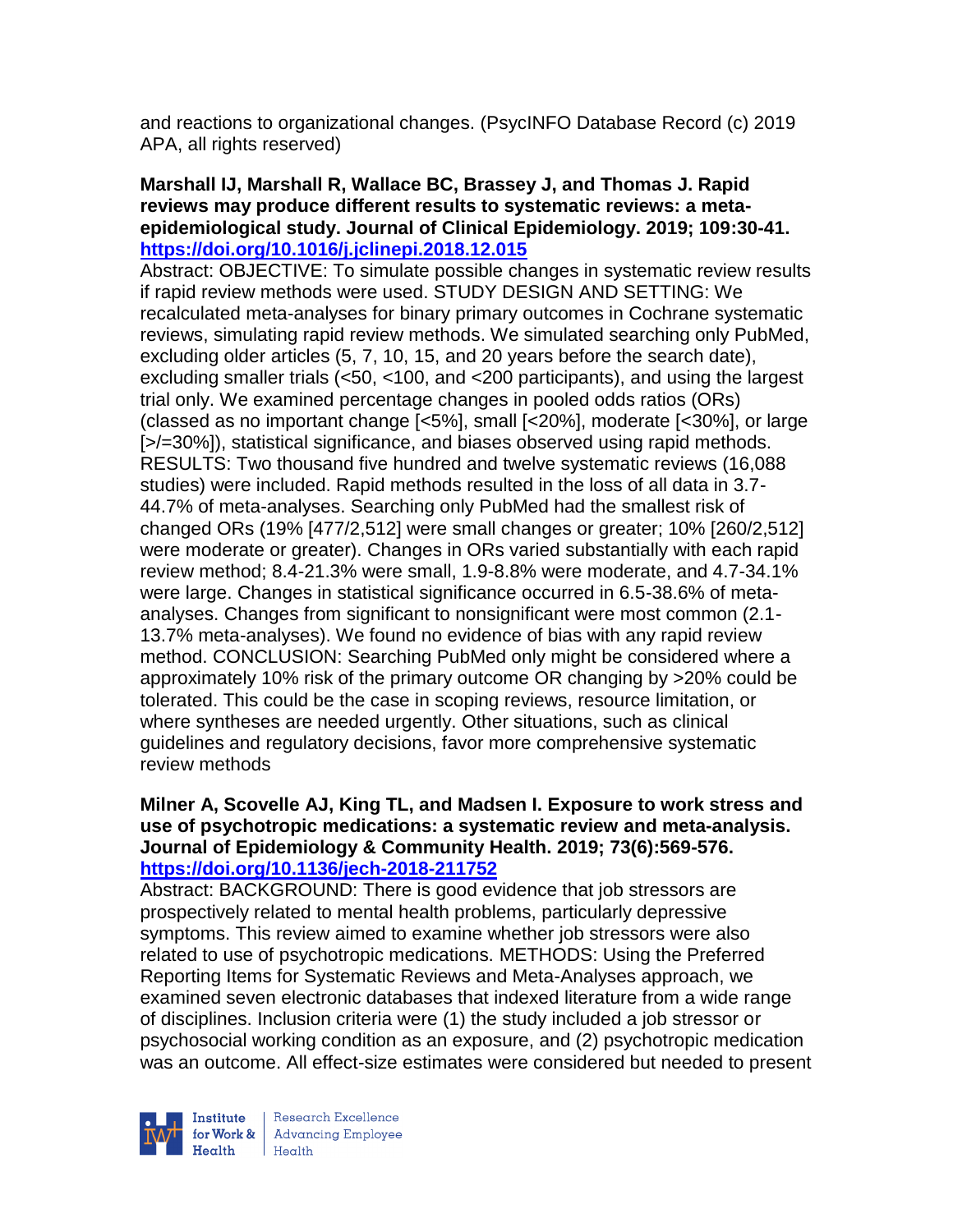either a SE or 95% CIs to be included in meta-analyses. Data were pooled between studies using the relative risk (RR) or odds ratio (OR) and 95% CIs. RESULTS: There were 18 unique studies with non-overlapping exposures eligible for inclusion in the quantitative meta-analysis. High job demands were associated with a statistically significant increased risk of psychotropic medication use (RR 1.16, 95% CI 1.02 to 1.31). There was also an elevated RR in relation to work-family conflict (RR 1.26, 95% CI 1.03 to 1.48). In studies reporting OR, high job demands were associated with an OR of 1.39 (95% CI 1.06 to 1.71). CONCLUSIONS: The findings of this review highlight the need for policy and programme attention to reduce harmful exposure to psychosocial job stressors. Health-service use measures should be considered as outcomes and may represent more severe mental health conditions

## **Thapa N, Tomasi SE, Cox-Ganser JM, and Nett RJ. Non-malignant respiratory disease among workers in the rubber manufacturing industry: a systematic review and meta-analysis. American Journal of Industrial Medicine. 2019; 62(5):367-384.**

#### **<https://doi.org/10.1002/ajim.22959>**

Abstract: BACKGROUND: Non-malignant respiratory disease (NMRD) cases have occurred among rubber manufacturing workers. We examined exposure to rubber manufacturing emissions as a risk factor for NMRD. METHODS: From a systematic literature review, we identified case reports and assessed crosssectional and mortality studies for strength of evidence of positive association (strong, intermediate, non-significant positive association, none) between exposure to rubber manufacturing emissions and NMRD-related morbidity and mortality, and conducted two meta-analyses. RESULTS: We analyzed 62 articles. We identified 11 cases of NMRD. Nine (30%) of 30 cross-sectional studies and one (4%) of 26 mortality studies had strong evidence. The summary odds ratio and SMR for the cross-sectional and mortality meta-analyses were 3.83 (95% confidence interval [CI], 2.28-6.51) and 0.90 (95%CI, 0.82-0.99), respectively. CONCLUSION: Available evidence supports rubber manufacturing emissions as a potential risk factor for NMRD-related morbidity. Further investigations with longer follow-up periods and inclusion of short-tenured workers could further define risks for NMRD and identify prevention strategies

### **Van Laethem M, Beckers DGJ, de Bloom J, Sianoja M, and Kinnunen U. Challenge and hindrance demands in relation to self-reported job performance and the role of restoration, sleep quality, and affective rumination. Journal of Occupational and Organizational Psychology. 2019; 92(2):225-254.**

## **<https://doi.org/10.1111/joop.12239>**

Abstract: Longitudinal research on the relationship between job demands and job performance and its underlying mechanisms is scarce. The aims of this longitudinal three-wave study among 920 Finnish employees were to ascertain whether (1) challenge job demands (i.e., workload, cognitive demands) and self-